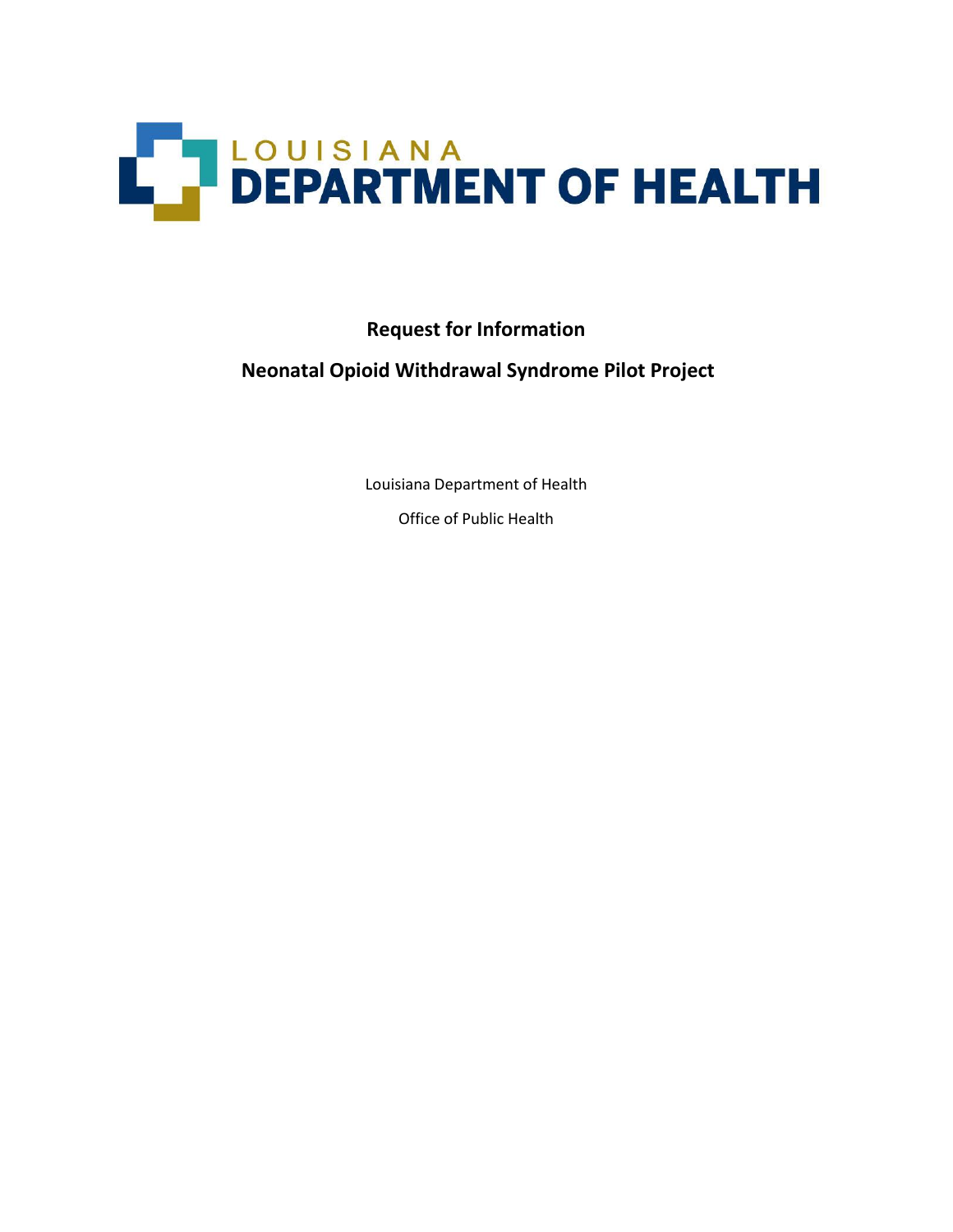# Contents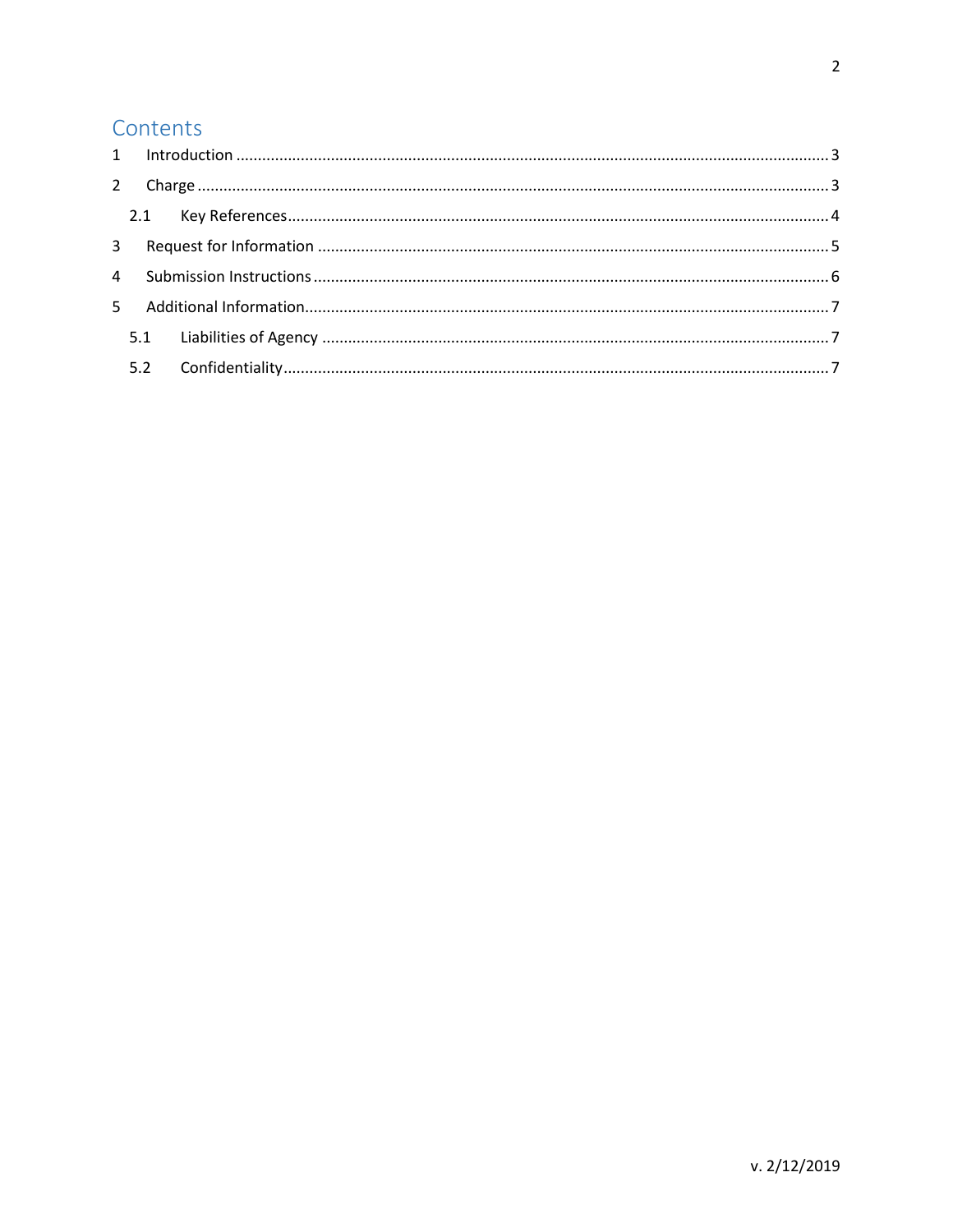## <span id="page-2-0"></span>1 Introduction

The incidence of neonates affected by substance exposure during pregnancy is rising quickly in Louisiana, with a doubling of these numbers between 2013 and 2018 in Baton Rouge and Alexandria. More specifically, diagnosis of Neonatal Opioid Withdrawal Syndrome (NOWS), or the treatable, transient presence of opioid-related withdrawal symptoms in newborns, is rising quickly in Louisiana. This poses challenges to families, communities and providers, as well as significant opportunities for strengthening state systems of maternal and infant care.

Based on hospital discharge data, there were 360 cases of NOWS in Louisiana in 2017, representing an almost 50% rise from 2012 numbers (for state and region specific data, please see: [https://lodss.ldh.la.gov/\)](https://lodss.ldh.la.gov/).

Improvement and attention to hospital-based management of neonates, access to maternal medicationassisted treatment for opioid use disorder known to improve neonatal outcomes, and prevention of opioid use disorders (OUD) in people of reproductive age are all key levers for change, based on national literature. Strategies that prioritize sharing of data across systems, integration of trauma-informed care, co-location of necessary services for parents and children, and care coordination to support familycentered approaches have been shown to be effective in other settings.

#### <span id="page-2-1"></span>2 Charge

Act 174 of the 2018 regular legislative session charges the Louisiana Department of Health (LDH) with creating a pilot demonstration project that optimizes outcomes associated with NOWS. The legislation calls on LDH to establish an evidence-based pilot project conducted by a multi-disciplinary team, to implement and evaluate care options that are safe alternatives to the neonatal intensive care unit in existing community or hospital settings. The pilot project must prioritize co-location of the motherinfant dyad, optimize maternal access to evidence-based treatment of OUD, and promote practices that minimize neonatal harm and improve infant health outcomes.

LDH issues this Request for Information (RFI) with the intent to identify birth facilities and affiliated improvement teams interested in designing and implementing a quality improvement pilot demonstration that will improve health, appropriate utilization of care, cost, and patient-centered outcomes associated with NOWS. Selected facility-based team(s) will partner with LDH and the Louisiana State University Health Sciences Center for Healthcare Value and Equity, to implement and undergo rapid evaluation of this pilot demonstration, including a study of comparative outcomes, risks, benefits, and costs to inform statewide programming and policy approaches.

LDH is committed to supporting inpatient quality improvement initiatives to address treatment of infants with NOWS. We will prioritize efforts that are well-integrated with outpatient and communitybased service providers and support adherence to pharmacologic treatment among pregnant and postpartum women with opioid use disorder.

In order to support the pilot project, LDH in coordination with the Department of Children and Family Services, shall convene stakeholders including but not limited to the Louisiana Commission on Perinatal Care and Prevention of Infant Mortality and the Louisiana Perinatal Quality Collaborative. Stakeholder engagement will support spread of learning from this pilot program and scale best practices supporting evidence-based care of infants with neonatal opioid withdrawal syndrome in Louisiana.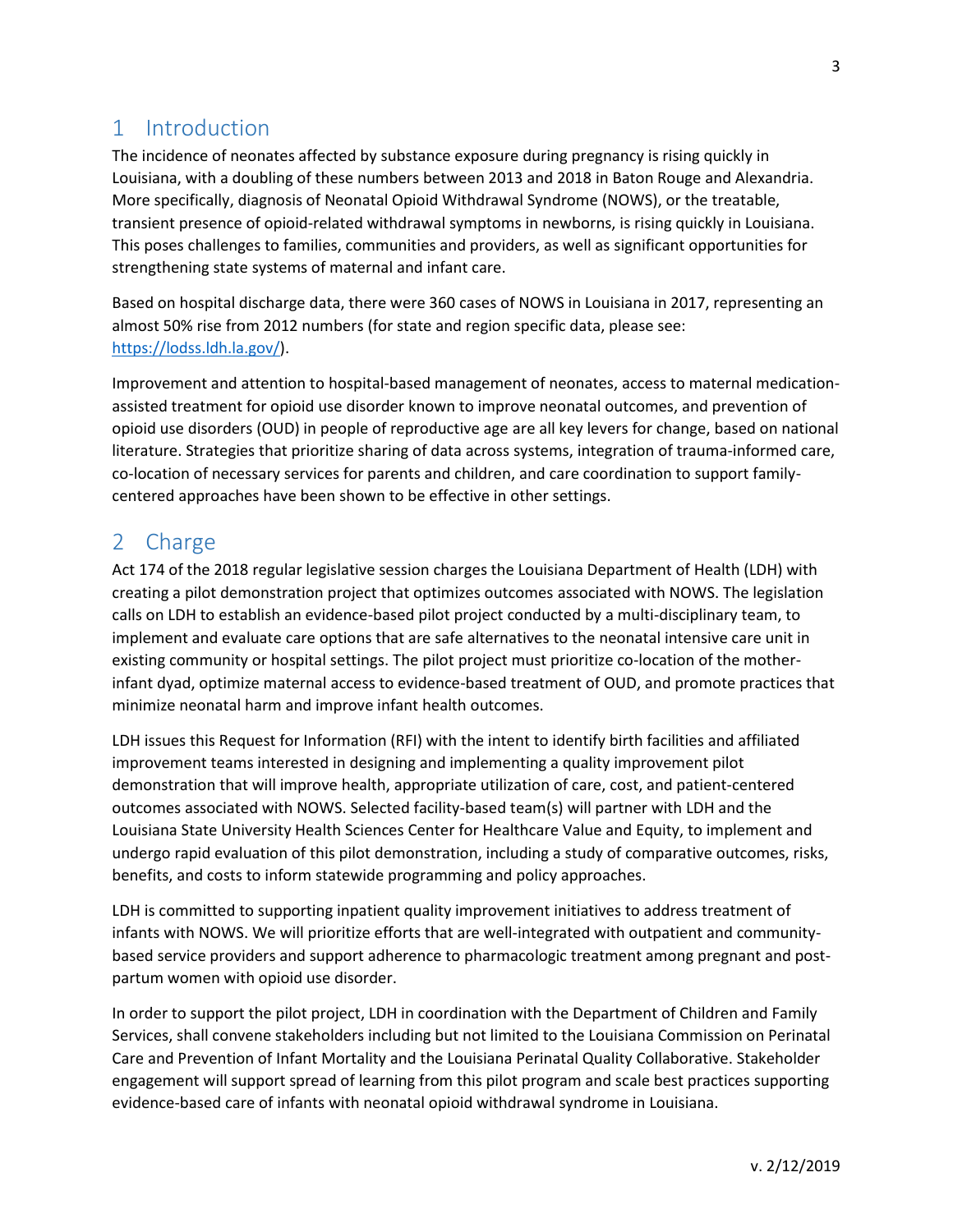Interested facility-based teams should consider approaches that involve three known stages of intervention relevant to NOWS: 1) prenatal care/pregnancy; 2) post-delivery/inpatient care; and 3) the post-discharge/postpartum/neonatal period. In accordance with literature on improved outcomes associated with NOWS (review key references below), team aims may include attention to:

Prenatal care/pregnancy:

- Screening of pregnant women using evidence-based screening tools for OUD, starting at first prenatal appointment
- Timely, effective referral of impacted women and families to medication-assisted treatment and behavioral health care during pregnancy, with continuing support of adherence and integrated mental health services
- Provision of same-day, co-located behavioral health and prenatal care
- Provision of social support to facilitate access to treatment (e.g., peer recovery coaches, childcare, transportation)

Post-childbirth/inpatient care:

- Implementation of evidence-based protocols for identification and management of neonatal opioid withdrawal outside of the neonatal intensive care unit when safe
- Facilitation of "rooming-in" for eligible women and infants
- Practices and protocols that improve breastfeeding rates in eligible affected populations
- Facilitation of early initiation of skin-to-skin contact after birth
- Provision of bedside psychotherapy/mental health services to women after birth
- Management of infants in need of pharmacologic intervention with specific medications and consistent protocols in accordance with up-to-date literature

Postpartum/neonatal period:

- Optimizing number of infants discharged to biological family when safe
- Provision of early intervention referral prior to hospital discharge
- Support of interdisciplinary post-discharge follow up and support with early intervention services, tailored outpatient pediatric care, and maternal primary care/ continuing treatment of opioid use disorders

#### <span id="page-3-0"></span>2.1 Key References

<http://www.legis.la.gov/legis/ViewDocument.aspx?d=1097992>

<https://www.mass.gov/service-details/neonatal-abstinence-syndrome-investment-opportunity>

Asti L, Magers JS, Keels E, et al. A quality improvement [project to reduce length of stay](https://www.ncbi.nlm.nih.gov/pubmed/25941308)  for neonatal [abstinence](https://www.ncbi.nlm.nih.gov/pubmed/25941308) syndrome. Pediatrics. 2015; 135(6): e1494-e1500.

[Erwin](https://www-ncbi-nlm-nih-gov.ezproxy.lsuhsc.edu/pubmed/?term=Erwin%20PC%5BAuthor%5D&cauthor=true&cauthor_uid=28181969) PC, [Meschke LL,](https://www-ncbi-nlm-nih-gov.ezproxy.lsuhsc.edu/pubmed/?term=Meschke%20LL%5BAuthor%5D&cauthor=true&cauthor_uid=28181969) [Ehrlich SF,](https://www-ncbi-nlm-nih-gov.ezproxy.lsuhsc.edu/pubmed/?term=Ehrlich%20SF%5BAuthor%5D&cauthor=true&cauthor_uid=28181969) et al. A Population Health Driver Diagram to Address Neonatal Abstinence Syndrome. Journal Pub Health Management Practice. 2017; 23(6):e21-24.

Grossman MR, Berkwitt AK, Osborn RR, et al. An Initiative to Improve the Quality of Care of Infants With Neonatal Abstinence Syndrome. *Pediatrics.* 2017;139(6):e20163360.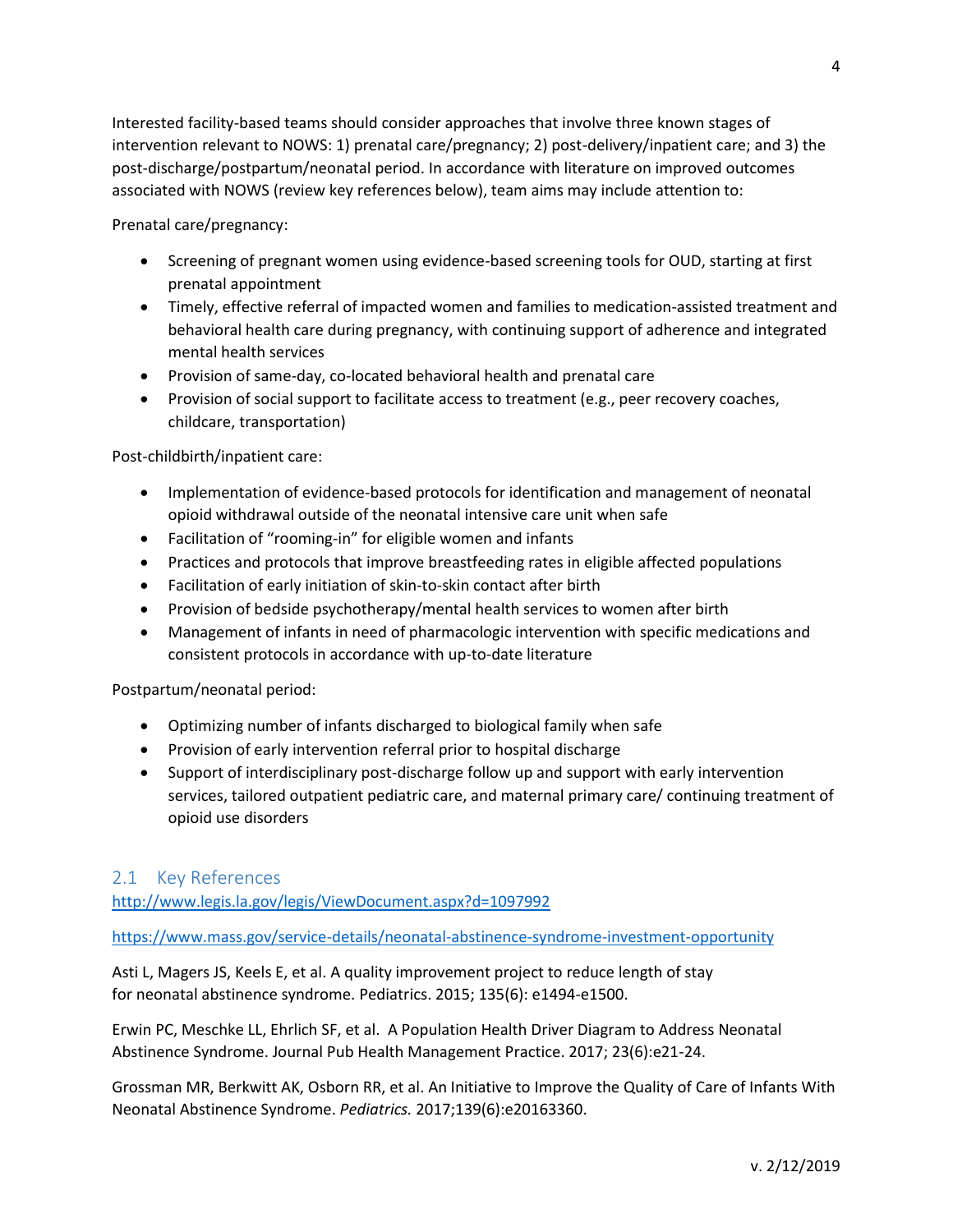MacMillian KDL, Rendon CP, Verma K, et al. [Association of Rooming-in With Outcomes](https://www.ncbi.nlm.nih.gov/pubmed/29404599)  for Neonatal Abstinence [Syndrome: A Systematic Review and Meta-analysis.](https://www.ncbi.nlm.nih.gov/pubmed/29404599) JAMA Peds. 2018; 172(4) 345-351.

Patrick SW, Schumacher RE, Horbar JD, et al. Improving Care for Neonatal Abstinence Syndrome. Pediatrics. 2016;137(5):1-8.

[Wachman EM,](https://www.ncbi.nlm.nih.gov/pubmed/?term=Wachman%20EM%5BAuthor%5D&cauthor=true&cauthor_uid=29740196) [Grossman M,](https://www.ncbi.nlm.nih.gov/pubmed/?term=Grossman%20M%5BAuthor%5D&cauthor=true&cauthor_uid=29740196) [Schiff DM](https://www.ncbi.nlm.nih.gov/pubmed/?term=Schiff%20DM%5BAuthor%5D&cauthor=true&cauthor_uid=29740196) et al. Quality improvement initiative to improve inpatient outcomes for Neonatal Abstinence Syndrome. J Perinatol. 2018; 38 (8):1114-1122.

Walsh MC, Crowley M, Wexelblatt S, et al. Ohio Perinatal Quality Collaborative Improves Care of Neonatal Narcotic Abstinence Syndrome. Pediatrics. 2018;141(4):e20170900.

#### <span id="page-4-0"></span>3 Request for Information

Teams with interest in supporting a birth facility-based quality improvement program of this nature are asked to submit responses to the questions below. Responses should be no longer than 10 pages in size 12pt font, 1"margins.

- 1. What are the characteristics of maternal opioid use disorder and neonatal opioid withdrawal syndrome in your facility and context? Please describe the specific scope of this problem in your community and population, such as prevalence, length of stay, and key clinical outcomes.
- 2. What has your facility/team done to improve outcomes associated with neonatal opioid withdrawal? Please describe current protocols and workflows.
- 3. What are barriers to improving outcomes associated with neonatal opioid withdrawal in your setting?
- 4. What are barriers to improving access to/quality of care for maternal opioid use disorders in your setting?
- 5. What quality improvement activities would you prioritize to address neonatal opioid withdrawal if given support for implementation and evaluation from the Louisiana Department of Health? Please include program objectives, methods, timelines, and estimated budget/cost. Describe the following key elements of your quality improvement proposal, derived from the Institute for Healthcare Improvement's *[Five Core Components for Learning from QI Programs.](http://www.ihi.org/communities/blogs/_layouts/15/ihi/community/blog/itemview.aspx?ID=96&List=7d1126ec-8f63-4a3b-9926-c44ea3036813)* A more detailed description of these elements can be found [here.](http://www.ihi.org/resources/Pages/HowtoImprove/default.aspx)
	- a. Aim statement (measureable goals)
	- b. Theory of change (driver diagram and change package)
	- c. Execution theory (logic model)
	- d. Measurement plan (data, results, learning)
	- e. Dissemination plan (publication and communication)
- 6. What makes your birth facility/team a strong candidate for participation in a pilot quality improvement program partnered with the Louisiana Department of Health? Please include:
	- a. Qualifications of key personnel
	- b. Description and role(s) of key community partners (may include community-based providers, legislators, community-based organizations, patient advisors, managed care plans)
	- c. Plan for scaling and sustaining improvement beyond pilot period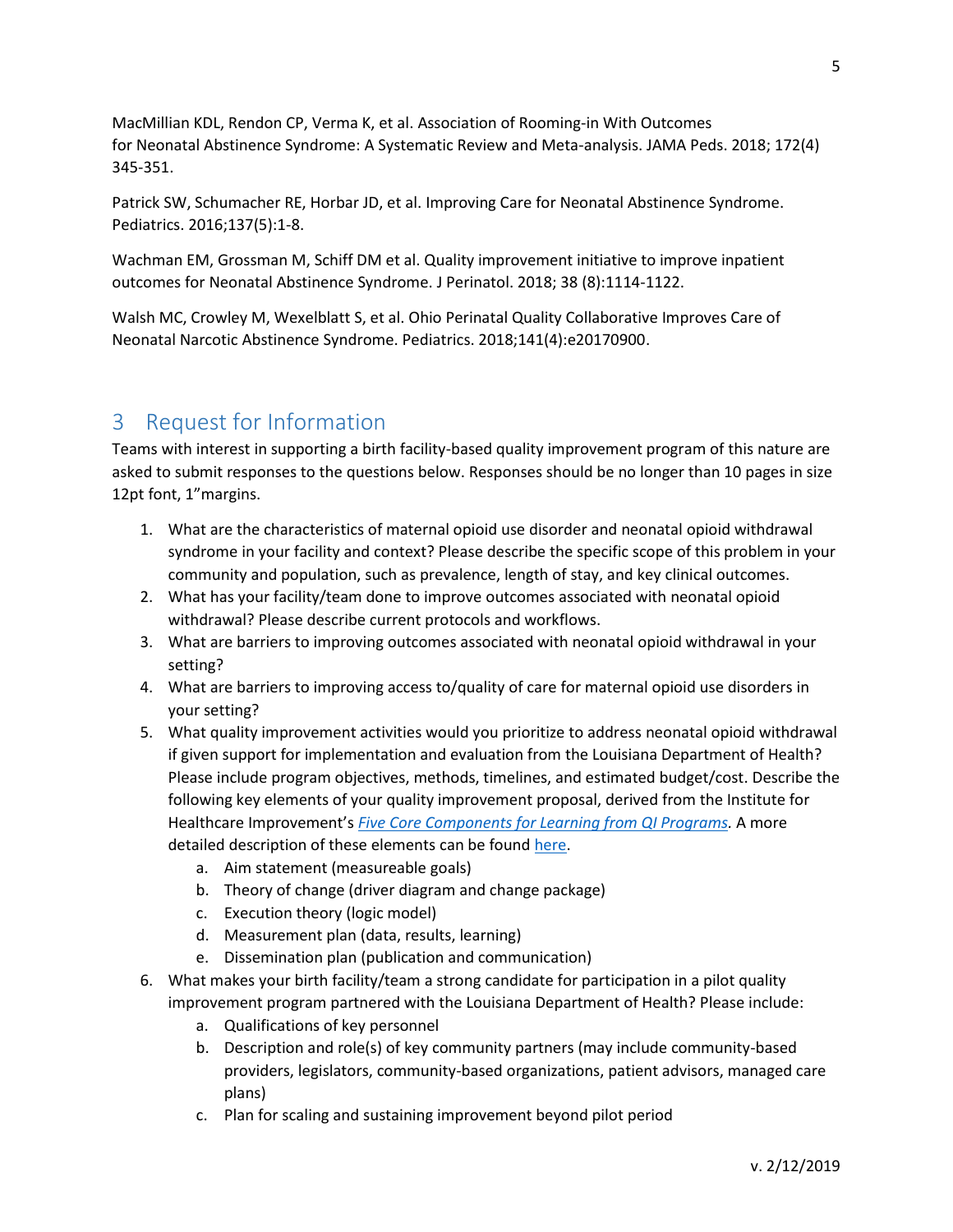## <span id="page-5-0"></span>4 Submission Instructions

Responses are due by **5:00 PM CT on March 8, 2019**. Responses should be in PDF format and delivered via email with "NOWS RFI Response" in the subject line. Responses should be no longer than 10 pages in size 12pt font, 1"margins. Proposers interested in participating in this RFI should send an electronic copy of their response to the email address below:

Marci Brewer, MPH New Initiatives Program Manager marci.brewer@la.gov

Responders are encouraged to propose efficient options for providing solutions that enable the Department of Health to reach its goals as described in sections 1 and 2 of this RFI, including recommending what resources will be required. Responders are encouraged to be as detailed as possible and to suggest and comment on any other related issues not specifically outlined herein. Total available funds will approximate up to \$300,000 annually to be apportioned to up to 2 birth facility teams to be used to support local quality improvement activities only. Further support may be available to support evaluation and dissemination in partnership with LDH and the LSUHSC Center for Healthcare Value and Equity.

Responses should include a cover page including:

- Date of submission
- Chief team contact person's
	- o Name
	- o Organization
	- o Mailing address
	- o Phone number
	- o Email address
- Proposal team members and qualifications of each, including CVs (not counted towards page limit)
- Answers to "Questions for Respondents"
- Additional materials such as local supporting data on population of focus are strongly encouraged, may be included as attachments, and must be clearly labeled

Whenever possible, respondents are asked to draw their responses from objective, empirical, and actionable evidence and to cite this evidence within their responses.

Questions pertaining to this RFI should be submitted to Marci Brewer [\(marci.brewer@la.gov\)](mailto:marci.brewer@la.gov) by February 20, 2019. A list of FAQs will be made available on th[e LaPQC webpage](https://partnersforfamilyhealth.org/lapqc/) by February 25, 2019.

Key dates:

- Responses to the RFI are due by **5:00 PM CT on March 8, 2019**
- Submit questions to Marci Brewer [\(marci.brewer@la.gov\)](mailto:marci.brewer@la.gov) by **February 20, 2019.**
- Potential hospital teams will be notified by **March 15, 2019** and asked to complete a brief quality improvement capacity assessment tool by **March 22, 2019**.
- Project start date: **Spring 2019** with the project period not to exceed 24 months